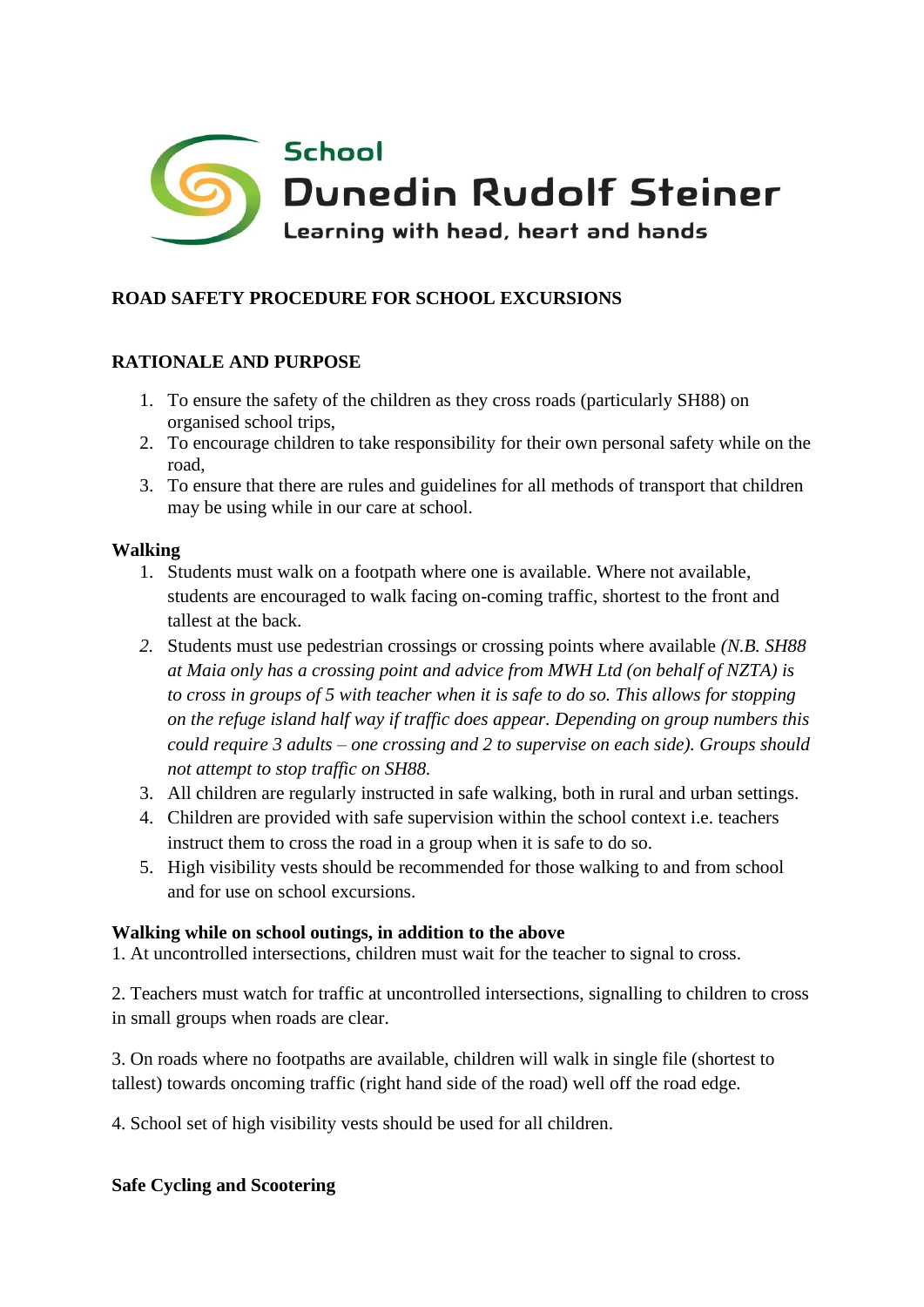1. In accordance with the recommendations of the New Zealand Police, Bike Wise and the NZTA, we recommend that children under 10 shall always be accompanied by a responsible older person when cycling on the road. Many children over that age still require supervision.

2. Children who cycle to school are expected to abide by all road rules and act in a responsible manner.

3. All cycles must comply with the legal safety standards.

4. Students cycling to school must wear a helmet certified to the NZ/Australian standard. Helmets should be securely fastened and properly adjusted.

5. Children who scooter should also wear helmets and suitable footwear.

6. Children are not to ride their bikes in the school grounds, unless on a designated day.

7. Children who cycle are to exit from the main gate.

## **Bus Safety**

1. Children are given regular instruction on general bus rules, emergency procedures and conduct when boarding and leaving the school bus.

2. All buses hired for transportation purposes will be hired from a chartered bus company.

3. Buses hired for school trips must have adequate seating for the number of children being carried (NZTA guidelines).

4. The duty teacher has the responsibility to ensure that all children are seated and reinforce the schools behaviour expectations and bus regulation guidelines (LTSA).

5. When travelling by bus one teacher must accompany the group on the bus and must ensure all children are accounted for.

6. Any bus that is deemed, by the teachers, to endanger the safety of children is to be reported to the Principal, who will discuss this with the bus company.

## **Motor Vehicle Transport**

Where private motor vehicles are used for school trips each driver must have:

1. A current registration and warrant of fitness for the vehicle,

2. A current full driver's licence,

3. A seatbelt for each passenger in the car (three pointed shoulder and lap belt),

4. Child restraints (Booster seats) for all children under seven years old are compulsory. These are also recommended for all children until they are 148cm tall or 11 years of age. (Please refer to the Appendix on NZ legislation on Child Restraints)

5. A written declaration will be signed by each driver in relation to the above and any paperwork required as a volunteer assistant in an Education Outside the Classroom event..